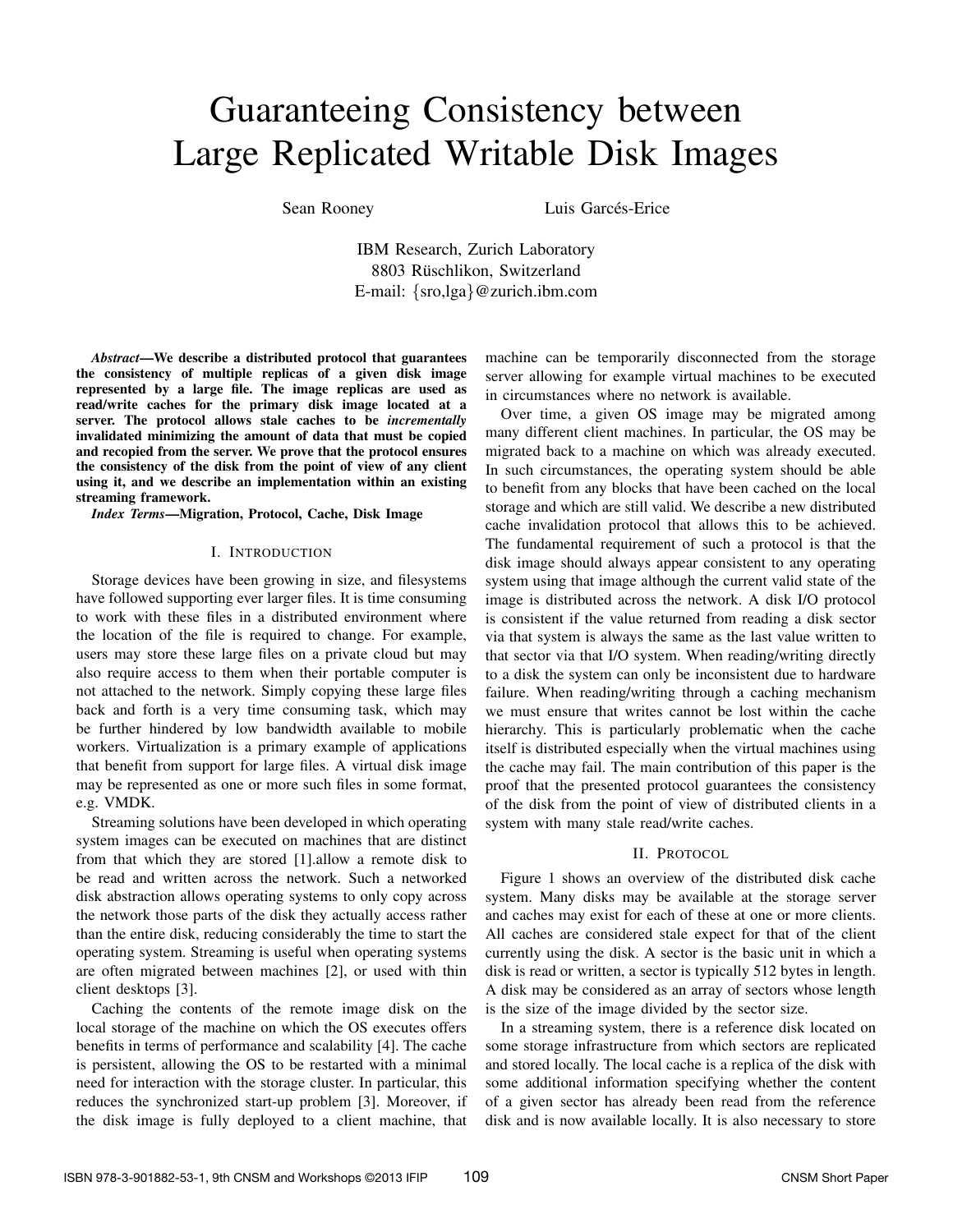

Fig. 1. Distributed Disk Caches

whether the sector content is "dirty", i.e. whether it has been written to locally and has not yet been flushed back to the reference disk. Clearly only one client may execute a given operating system instance at a given moment. We say that the client has started a session with the operating system and thereby *opened* the disk for use. A session identifier is a monotonically increasing integer. At a given time the state of the reference disk held at the server is given by:

```
struct \{Sector [] disk;
    int session;
    int client;
    int [] session Written;
} S S tate;
```
Where *disk* is the representation of the disk, *session* is the latest session, *client* is the identifier of the client that currently is using the session or None if there is no client using that disk, and sessionW ritten contains the session in which a given sector was last written to. At a given time the cache state at a client is defined by:

```
struct \{int id:
    int session;
    Sector [] diskCache;
    Bit [] dirty;
    int [] sessionCached;
} CState;
```
Where id is the unique client identifier and session is the current session of the client. diskCache is the local cache of the disk. dirty is an array of bits indicating whether a sector has been written to but not yet synchronized with the server, while  $sessionCache$  is the session in which a sector was stored in the cache. For example, when a client reads sector k for the first time from the server,  $diskCache[k]$  stores the value read, while  $sessionCached[k]$  contains the current session identifier *session*. If the clients writes to sector k then  $dirty[k]$  is set to 1, until such time as the write is flushed from the cache back to the server.

Having defined the state retained at the client and server we now formalize what it means to open and close a disk in Procedure 1 OpenRemoteDisk and Procedure 2 CloseRemoteDisk.

From the pre-condition and post-conditions of  $OpenRemoteDisk$  it can be seen that opening a disk essentially locks the disk for use by a given client. From the pre-condition and post-condition of CloseRemoteDisk

# Procedure 1 OpenRemoteDisk procedure OPENREMOTEDISK(SState,CState) **Require:**  $SState$ .client = None Ensure:  $SState$ .client =  $CState.id \wedge$  $SState.session' = SState.session + 1$ end procedure

Procedure 2 CloseRemoteDisk procedure CLOSEREMOTEDISK(SState,CState) **Require:**  $SState$ .client =  $CState$ .id Ensure:  $SState$ .client = None  $\wedge$  $\forall i \; CState\mathit{.diskCache}[i] = SState\mathit{.disk}[i] \land$  $\forall i \; CState.dirty[i] = 0$ end procedure

it can be seen that closing the disk releases the lock. The post-condition of *CloseRemoteDisk* also reveals that when the disk is closed all writes *must* have been written to the server.

Note that closing a disk does not change the state of the client's cache. This is retained on the local storage and may be reused at some time in the future. Parts of this cache may become invalid if another client performs a write on a cached sector. If the old sector is retained with the cache then the client's disk is no longer consistent. It is necessary to remove all elements in the cache that have been written in a session more recent than the client's last session. We describe the invalidation process by Process 3 CacheInvalidation.

| <b>Process 3</b> Cache Invalidation                           |
|---------------------------------------------------------------|
| <b>for</b> i in $CState. sessionCached$ <b>do</b>             |
| <b>if</b> $SState.sessionWriter[i] > CState.sessionCached[i]$ |
| then                                                          |
| $CState. sessionCached[i] \leftarrow None$                    |
| end if                                                        |
| end for                                                       |

In order to invalidate the read cache each client must know whether and in which session a sector has been written by any other client. This in turn requires that the server retains this information. Hence synchronizing the client disk to the server requires the procedure shown in Procedure 4 W riteRemote.

| <b>Procedure 4 WriteRemote</b> |                                                     |  |
|--------------------------------|-----------------------------------------------------|--|
|                                | 1: procedure WRITEREMOTE(SState,i,Data)             |  |
| 2:                             | Write(CState.disk, i, Data)                         |  |
| 3:                             | $CState.dirty[i] \leftarrow 1$                      |  |
| 4:                             | $SState.sessionWriter[i] \leftarrow SState.session$ |  |
| 5:                             | $Write(SState\cdot disk, i, Data)$                  |  |
| 6:                             | $CState.dirty[i] \leftarrow 0$                      |  |
|                                | 7: end procedure                                    |  |

Procedure 4 *WriteRemote* requires that lines 2, 3 are performed in a single transaction and that lines 4, 5, 6 are also performed transactionally. As lines 2, 3 are purely local operations this is straightforward to ensure, however lines 4, 5, 6 require coordination between local and remote state.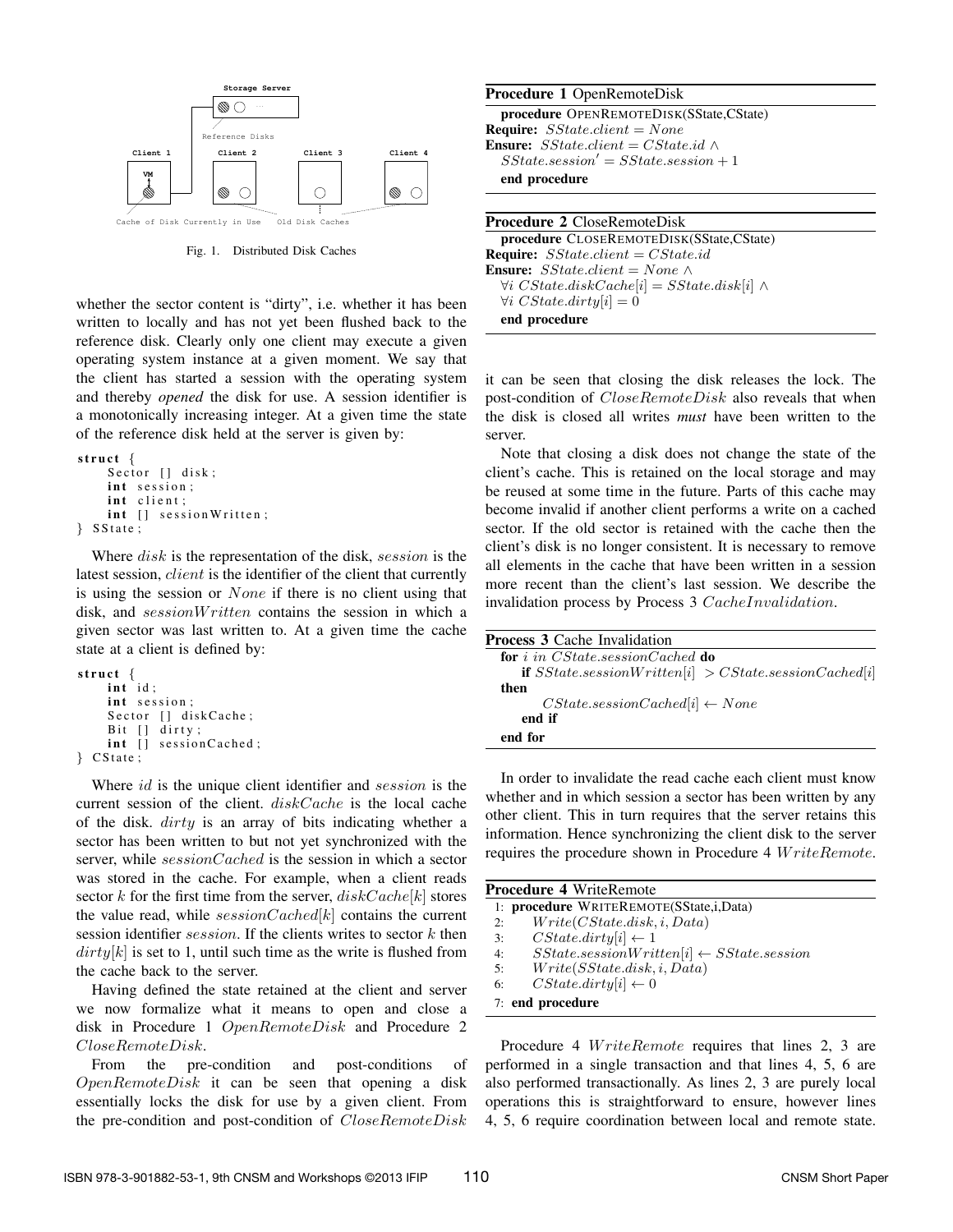Moreover for performance reasons the actual writing to the server is performed asynchronously with respect to writing to the local disk.

The server updates the  $SState. session Written$  data structure each time a write on a given sector is performed. The client needs to have access to this data structure in order to perform the invalidation procedure. It would be possible each time a session is opened to pass the entire *SState.sessionWritten* structure to the client and allow it to perform *Invalidate* before the disk is used. The required data structure would need one integer for every sector meaning that for a terabyte disk we require  $2 \times 10^9$  integers, or 8 Gigabytes to be transmitted. Increasing the scope of the SState.sessionWritten structure from a single sector to a run of multiple sectors, e.g. 256, would decrease the size of the structure at the cost of unnecessarily invalidating more sectors. For example, our terabyte disk would now require a SState.sessionW ritten of size 32 Megabytes and each time a write was performed on a given sector a run of 256 sectors would be invalidated Our expectation is that the SState.sessionWritten data structure is highly compressible, as many sectors share the same session number, for example after installing updates during a given session all modified sector will have the same session number. Standards compression methods, for example *gzip*, that use sliding windows to identify frequently occurring patterns and Huffman encoding to represent them, allow such structures to be compressed/decompressed efficiently. However, in the worst case every sector has a random session identifier and the structure is incompressible. This depends on usage patterns, but the expectation is that in normal usage over time  $SState.sessionWriter$  will become less compressible. Assuming that to be the case then the time to open a disk image would increase over its lifetime.

We adopt a different approach; instead of transferring the entire data structure when the disk is opened, we can apply the same principle described for the disk itself and *stream* the SState.sessionW ritten as and when needed at the client, i.e. we represent the *SState.sessionWritten* data structure as a streamable disk whose contents are meta-data. This means that only what is actually used is transferred and the cost of the transfer is amortized over the usage of the disk.

| <b>Procedure 5 ReadRemote</b>                      |
|----------------------------------------------------|
| procedure READREMOTE(SState, CState, i)            |
| $x \leftarrow ReadSession Written(SState, i)$      |
| if $x > CState. sessionCached[i]$ then             |
| $CState. session Cached[i] \leftarrow None$        |
| end if                                             |
| <b>if</b> CState.sessionCached[i] $\neq$ None then |
| $result \leftarrow Read(CState.diskCache[i])$      |
| else                                               |
| $result \leftarrow Read(SState.disk[i])$           |
| $CState\mathit{.diskCache}[i] \leftarrow result$   |
| $CState. sessionCached[i] \leftarrow x$            |
| end if                                             |
| return result                                      |
| end procedure                                      |

Given this, the procedure to read from a disk is presented in Procedure 5 ReadRemote. Note that ReadRemote makes the invalidation Process 3 implicit, as the invalidation takes place dynamically as sectors are read from the reference image. Also note that the results of the operation ReadSessionWritten in ReadRemote can be cached themselves in a *meta-data* cache. This means that once a part of the cache is checked for validity from the server, all future accesses are local. This *meta-data cache* itself is only valid during a given session, i.e. it is completely emptied when the disk is closed.

### III. PROOF OF CONSISTENCY

We define consistency of the disk in use by a client as a read operation on any sector of the disk always returning the last value ever written to that sector by *any* client.

We now prove that the operations described in Section II ensure consistency. The proof proceeds by contradiction; first let us assume the contrary i.e. that a write was performed on the disk by a  $client_i$  but that write is not reflected later in the state of the disk at  $client_i$  when that sector is read for the first time.

From Procedure 1 OpenRemoteDisk and Procedure 2  $CloseRemoteDisk$  we know that only one client has access to the disk at a time and from the definition of  $CloseRemoteDisk client$ ; must have written all data to the server before  $client_i$  opened the disk. Saying that the write is not available to *client<sub>i</sub>* is the same as stating that for some  $k$ which has not been written to by  $client_i$  in the current session:

| <b>Assumption 6 Consequence of Disk Inconsistency</b>      |  |
|------------------------------------------------------------|--|
| $ReadRemote(SState, CState, k) \neq Read(SState, disk[k])$ |  |

Which from the definition of Procedure 5 ReadRemote is equivalent to stating that:

| <b>Assumption 7 Consequence of Disk Inconsistency</b> |  |
|-------------------------------------------------------|--|
| $CState. sessionCached[k] \neq None \wedge$           |  |
| $Read(CState.diskCache[k]) \neq Read(SState.disk[k])$ |  |

If  $CState. sessionCached[k] \neq None$  then it must have been read in a session previous to the last session of  $client_i$ , but as it has been written in a later session from the definition of  $ReadRemote$  the value returned must be  $Read(SState.disk[k])$  which contradicts Assumption 6. Therefore the protocol ensures the property of consistency.

# IV. IMPLEMENTATION

We assume that the streaming infrastructure is using iSCSI [5], and the images are in raw format, that is they are of fixed size. Use of other protocols or image formats are possible, although implementation details would obviously change.

In Figure 2 a streaming system is depicted with a client using a local cache and the consistency protocol. Images are stored on the server in the image repository. An Image Manager entity exports the disk image and its metadata as iSCSI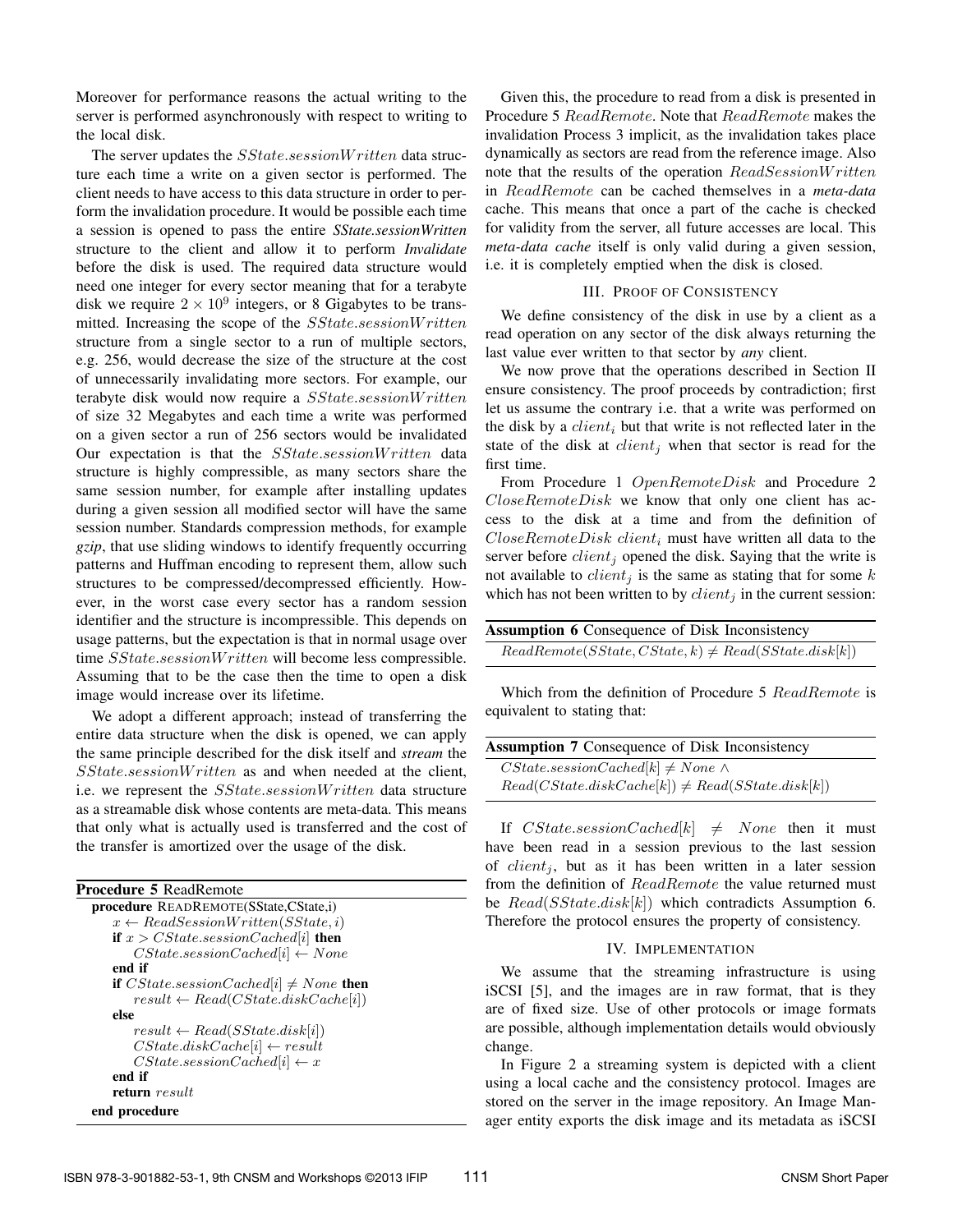

Fig. 2. A streaming system with local caching using the consistency protocol.

targets. On the client, the image is used through a caching device that keeps a local cache of the sectors  $S_1, \ldots, S_N$  of the disk image. Sectors from the disk image are retrieved through the iSCSI connection  $(a)$ . The client state  $CState$  is updated with the session information from the server state SState through iSCSI connection  $(6)$ . When the caching device tries to read a sector not present in diskCache, ReadRemote is used to update  $\odot$  the *CState*; the sector is brought to the client through  $\alpha$  and written  $\alpha$  to the  $diskCache$ . The caching device also writes (d) locally modified sectors to the  $diskCache$  in the local disk. An example implementation by the authors of a caching device is described in [4].

*OpenRemoteDisk:* The target is created when the client calls  $OpenRemoteDisk$ . If the client has the right to access the disk, *OpenRemoteDisk* creates a target.

*CloseRemoteDisk:* ensures that any dirty blocks are synchronized back to the server and then removes the target. Each individual update to the reference image is performed transactionally.

*WriteRemote:* uses the standard iSCSI write operation except that the iSCSI server also updates the SState.sessionW ritten structure, conveniently implemented using another iSCSI disk. At the server the iSCSI write operation is mapped to writing the data on the primary disk but also updating the meta-data.

Writes to the local disk are not synchronous with that of the remote disk as this would be prohibitively slow. Instead during the write the corresponding sectors are simply marked as dirty within the client's cache. Dirty sectors are flushed back to the server by a separate process that runs concurrently with the virtual machines. The process uses a two phase commit, in which the data to be written is first copied from the local disk to a journal and the sector is marked as clean. Only when the write is confirmed on the server is the journal removed. The journal is implemented using a simple file accessed in *direct mode* i.e. without using any filesystem cache. Write operations on the iSCSI disk are also synchronous, ensuring that the write actually takes place in the server before updating the journal. At any moment a given sector may be in one of three states: *dirty* (has not been synchronized with the server), *clean but in* *the journal* (is in the process of being synchronized with the server), *clean*.

*ReadRemote:* is the operation used by the caching device to read any sector of the disk. The SState.sessionW ritten structure is read using iSCSI to check in SClient.sessionCached whether the local cache is valid for that sector. SState.sessionW ritten is typically in the cache and the request is satisfied immediately from RAM. The sector is returned directly from the local disk if the cache is valid, otherwise it is read through iSCSI and the local *SClient* cache is updated.

#### V. ANALYSIS

The cost at the server is the combined cost of the sectors that are read and written. Assume furthermore that  $R_s$  blocks of 4 KB are required to be read during the execution of the operating system and  $W_s$  blocks are written. Then for a pure streaming (*ps*) solution we have the following cost function:

 $Cost_{ps} = Read_{cost}(R_s) + Write_{cost}(W_s)$ 

Both a pure streaming system and streaming with disk cache, benefit equally from the filesystem cache at the client so we do not need to consider this in the analysis. The cached streaming solution will reuse cached blocks that are still valid, but needs to read the metadata associated with these blocks in order to determine if they are valid. Assume an aggregation of 8 sectors per entry in  $SState.sessionWriter$ , giving one 4 byte integer for every 4 KB of data. Written blocks are stored on the local disk and only synchronized with the server at some period in the future. Here for simplicity we assume only a synchronization at the end meaning that only unique blocks are written to the server within a given session. The cost for the cached streaming  $(cs)$  system is then:

$$
Cost_{cs} = Read_{cost}(R_s - R_c) + Read_{cost}(R_s/1024) + Write_{cost}(Unique(W_s))
$$

Where  $R_c$  are the reads satisfied by the local cache directly. If a disk is reopened at the same client without any intervening execution on another client then the read cost is  $Read_{cost}(R_s/1024)$  for the cached streaming solution compared to the  $Read_{cost}(R_s)$  for the pure streaming solution. More generally it can be seen that for reads,  $Cost_{cs} < Cost_{ps}$ if  $R_c > R_s/1024$ . For this *not* to hold the cache would need to be completely ineffective, i.e., consecutive runs of the operating system would need to use absolutely distinct disk parts, even for booting, which is not realistic.

Increasing the aggregation in SState.sessionWritten would decrease the metadata cost, but might also decrease  $R_c$ , as more sectors get incorrectly invalidated.

## VI. CONCLUSION

Disk images are an efficient way of archiving data and applications together with a supporting operating system. We have presented a simple protocol that allows cached copies of a disk image on different machines to be reused, reducing both the load on the server and the time required to synchronize the changes back.